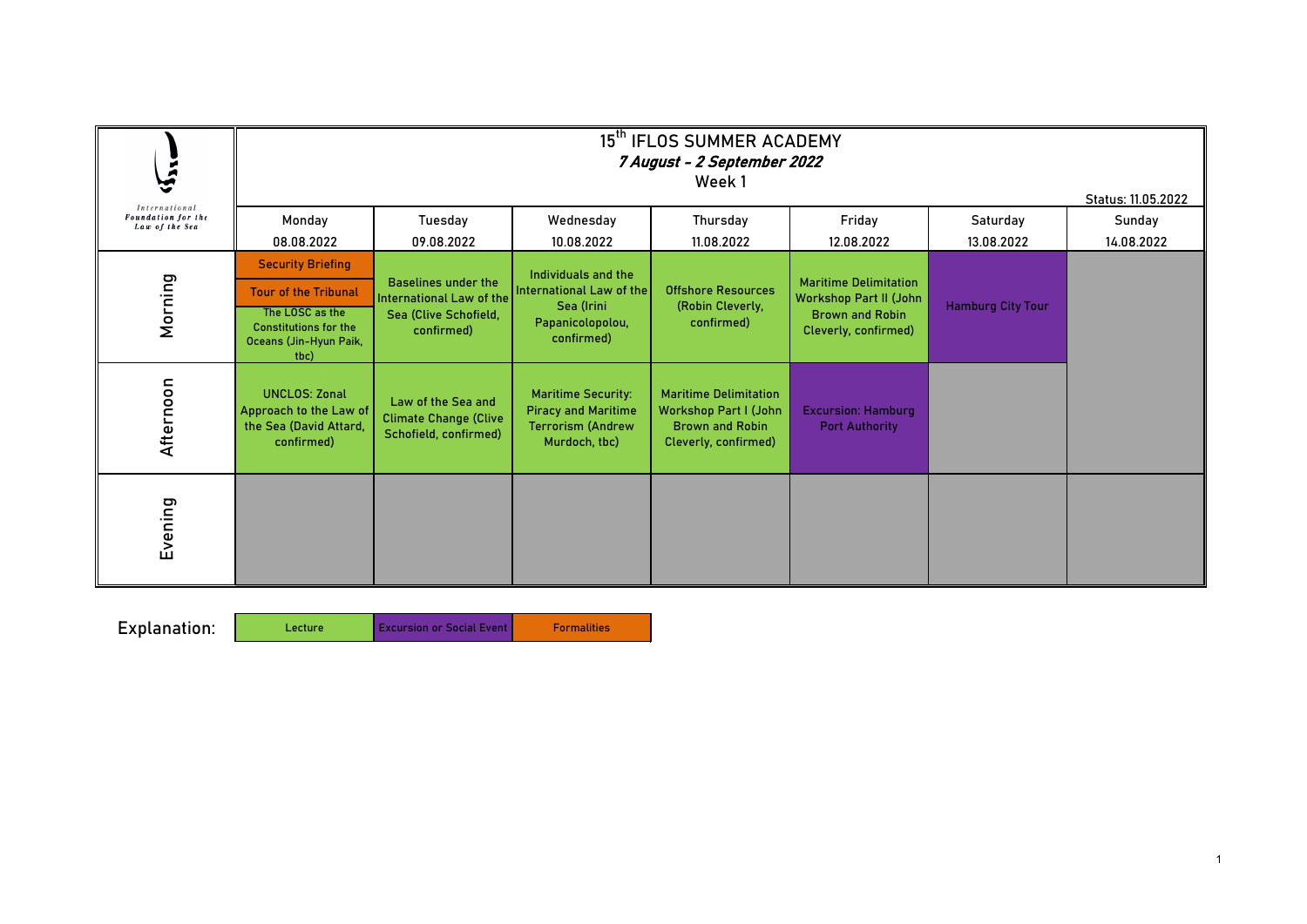| <i>International</i>                 | 15 <sup>th</sup> IFLOS SUMMER ACADEMY<br>7 August - 2 September 2022<br>Week 2<br>Status: 11.05.2022                               |                                                                                                                          |                                                                                         |                                                                                                                                              |                                                                                                              |                                   |            |  |
|--------------------------------------|------------------------------------------------------------------------------------------------------------------------------------|--------------------------------------------------------------------------------------------------------------------------|-----------------------------------------------------------------------------------------|----------------------------------------------------------------------------------------------------------------------------------------------|--------------------------------------------------------------------------------------------------------------|-----------------------------------|------------|--|
| Foundation for the<br>Law of the Sea | Monday                                                                                                                             | <b>Tuesday</b>                                                                                                           | Wednesday                                                                               | Thursday                                                                                                                                     | Friday                                                                                                       | Saturday                          | Sunday     |  |
| Morning                              | 15.08.2022<br><b>Navigating the High</b><br><b>Seas: Flag and Port</b><br><b>State Jurisdiction (Ida</b><br>Caracciolo, confirmed) | 16.08.2022<br><b>Settlement of Disputes</b><br>under UNCLOS and the<br><b>Role of ITLOS (Tomas</b><br>Heidar, confirmed) | 17.08.2022<br><b>Jurisdiction under Part</b><br>XV LOSC (Ximena<br>Hinrichs, confirmed) | 18.08.2022<br><b>ITLOS: Prompt Release,</b><br><b>Provisional Measures,</b><br><b>Advisory Opinions</b><br>(Matthias Füracker,<br>confirmed) | 19.08.2022<br><b>Sustainable Use and</b><br><b>Conservation of BBNJ</b><br>(Liesbeth Linjzaad,<br>confirmed) | 20.08.2022<br>Lübeck & Baltic Sea | 21.08.2022 |  |
| Afternoon                            | The regime of fisheries<br>under the law of the sea<br>(Eva van der Marel,<br>confirmed)                                           | The Regime of the Area<br>and Jurisdiction of the<br><b>Seabed Disputes</b><br><b>Chamber (Erik van</b><br>Doorn, tbc)   | <b>Open Event: Current</b><br><b>Challenges for the</b><br><b>LOSC Regime</b>           | <b>Marine Environmental</b><br><b>Protection (Malgosia</b><br>Fitzmaurice, confirmed)                                                        | <b>Marine Scientific</b><br><b>Research (Norman</b><br>Martinez, confirmed)                                  |                                   |            |  |
| Evening                              |                                                                                                                                    |                                                                                                                          |                                                                                         |                                                                                                                                              | <b>Evening in the Pub</b>                                                                                    |                                   |            |  |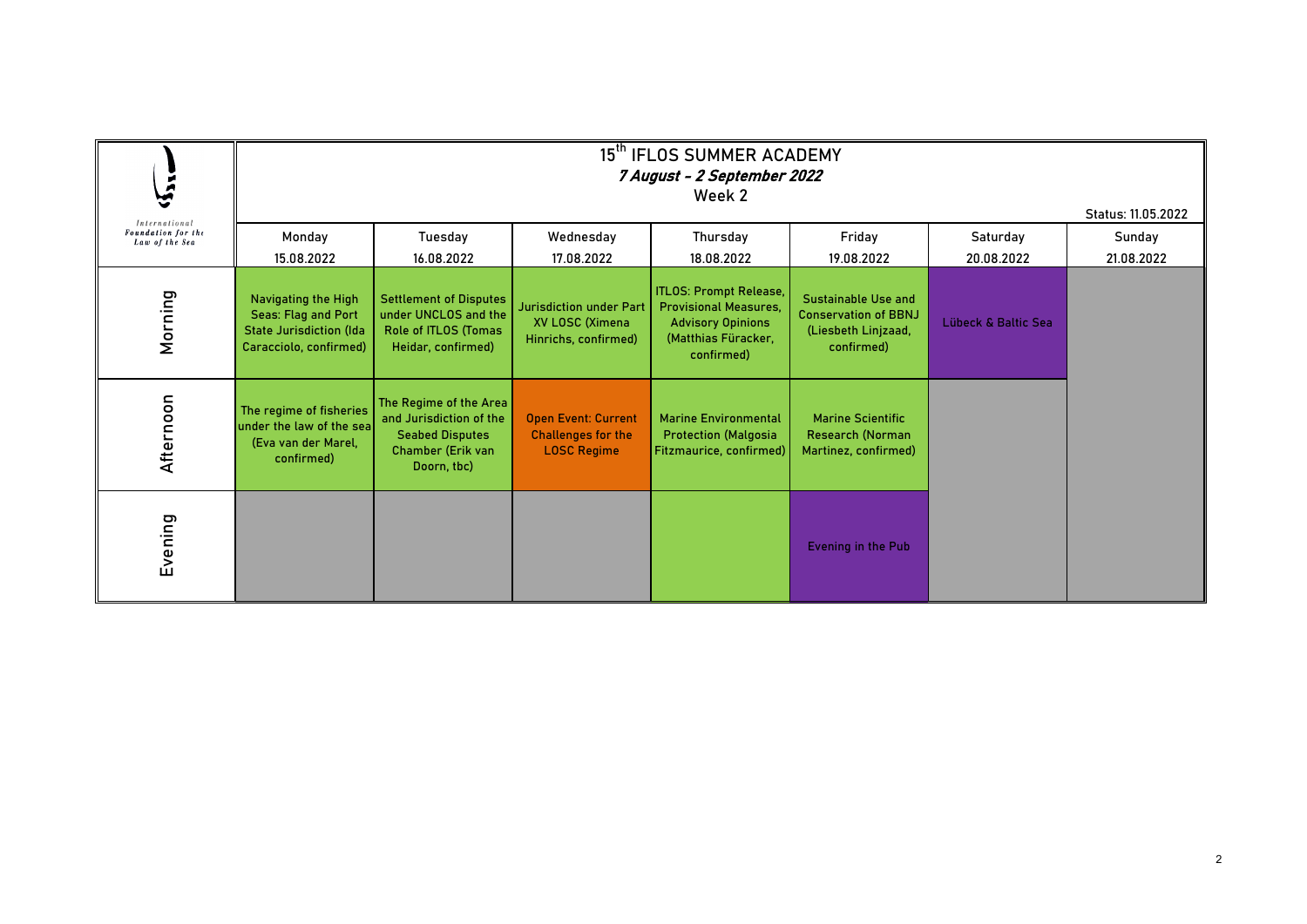|                                                              | 15 <sup>th</sup> IFLOS SUMMER ACADEMY<br>7 August - 2 September 2022<br>Week 3<br>Status: 11.05.2022 |                                                                                                                   |                                                |                                                                                                                                 |                                                                                     |                        |                      |  |
|--------------------------------------------------------------|------------------------------------------------------------------------------------------------------|-------------------------------------------------------------------------------------------------------------------|------------------------------------------------|---------------------------------------------------------------------------------------------------------------------------------|-------------------------------------------------------------------------------------|------------------------|----------------------|--|
| <b>International</b><br>Foundation for the<br>Law of the Sea | Monday<br>22.08.2022                                                                                 | <b>Tuesday</b><br>23.08.2022                                                                                      | Wednesday<br>24.08.2022                        | <b>Thursday</b><br>25.08.2022                                                                                                   | Friday<br>26.08.2022                                                                | Saturday<br>27.08.2022 | Sunday<br>28.08.2022 |  |
| Morning                                                      | <b>Shipping and WTO Law</b><br>(Ruosi Zhang,<br>confirmed)                                           | <b>Maritime Law:</b><br><b>Introduction &amp; Scope,</b><br><b>Salvage &amp; Wreck</b><br>(Filippo Lorenzon, tbc) | <b>International Maritime</b><br><b>Museum</b> | Maritime Law: Carriage<br>of Goods by Sea 2<br>(Hague/Visby-,<br>Hamburg- & Rotterdam<br>Rules) (Christoph Zarth,<br>confirmed) | <b>Maritime Law: Building</b><br>and Scrapping Ships<br>(Dharshini Bandara,<br>tbc) |                        |                      |  |
| Afternoon                                                    | <b>Green Shipping -</b><br><b>Challenges and</b><br><b>Chances (Martin</b><br>Stopford, tbc)         | Maritime Law: Carriage<br>of Goods by Sea 1,<br><b>Charterparties (Filippo</b><br>Lorenzon, tbc)                  |                                                | <b>Maritime Law:</b><br><b>Limitation of Liability</b><br>for Maritime Claims<br>(Norman Martinez,<br>confirmed)                | <b>Arrest of Ships (Volker</b><br>Lücke, confirmed)                                 |                        |                      |  |
| Evening                                                      |                                                                                                      |                                                                                                                   |                                                | <b>Evening Event</b><br>(sponsored by Clyde &<br>$Co$ )                                                                         |                                                                                     |                        |                      |  |